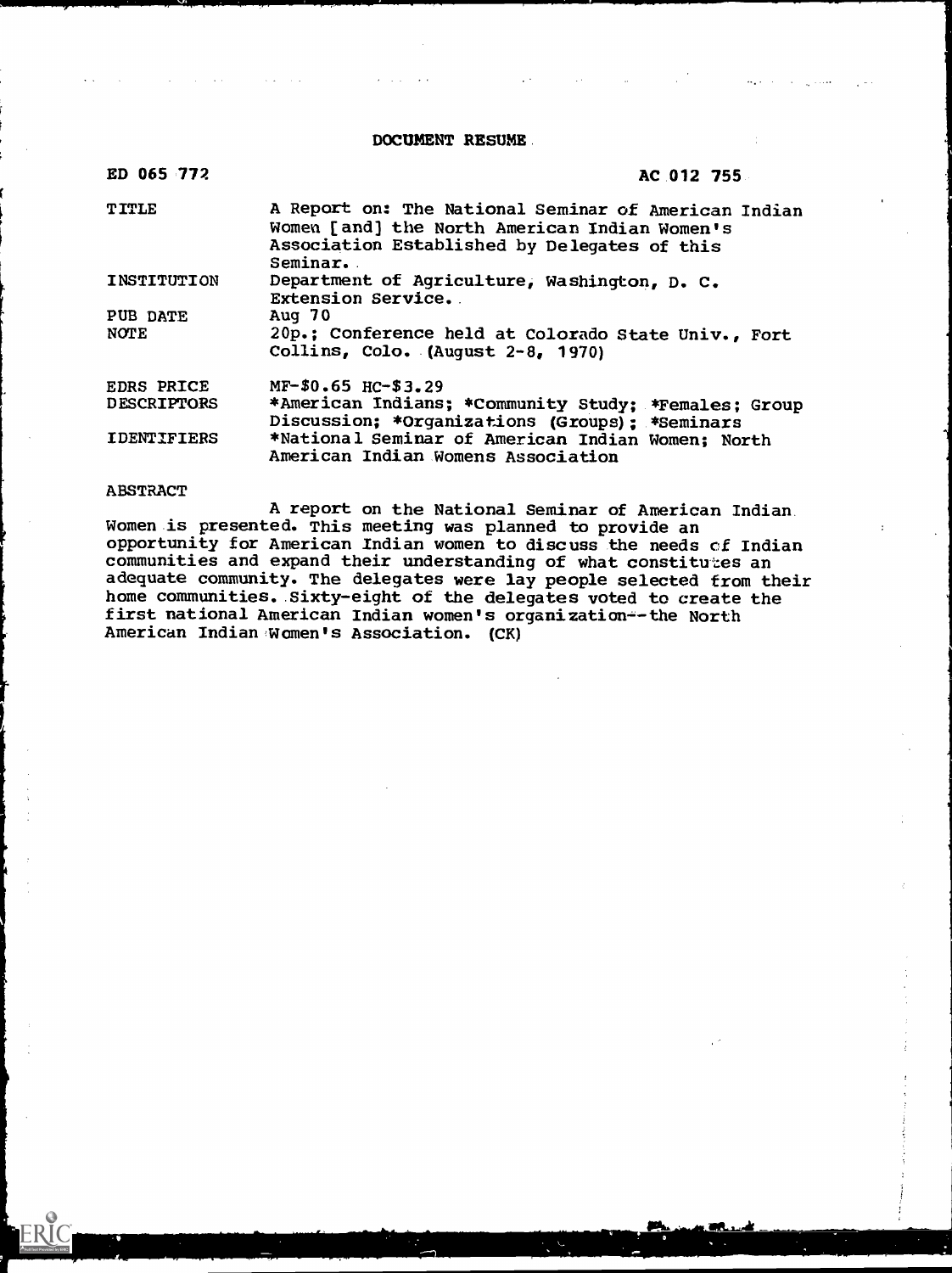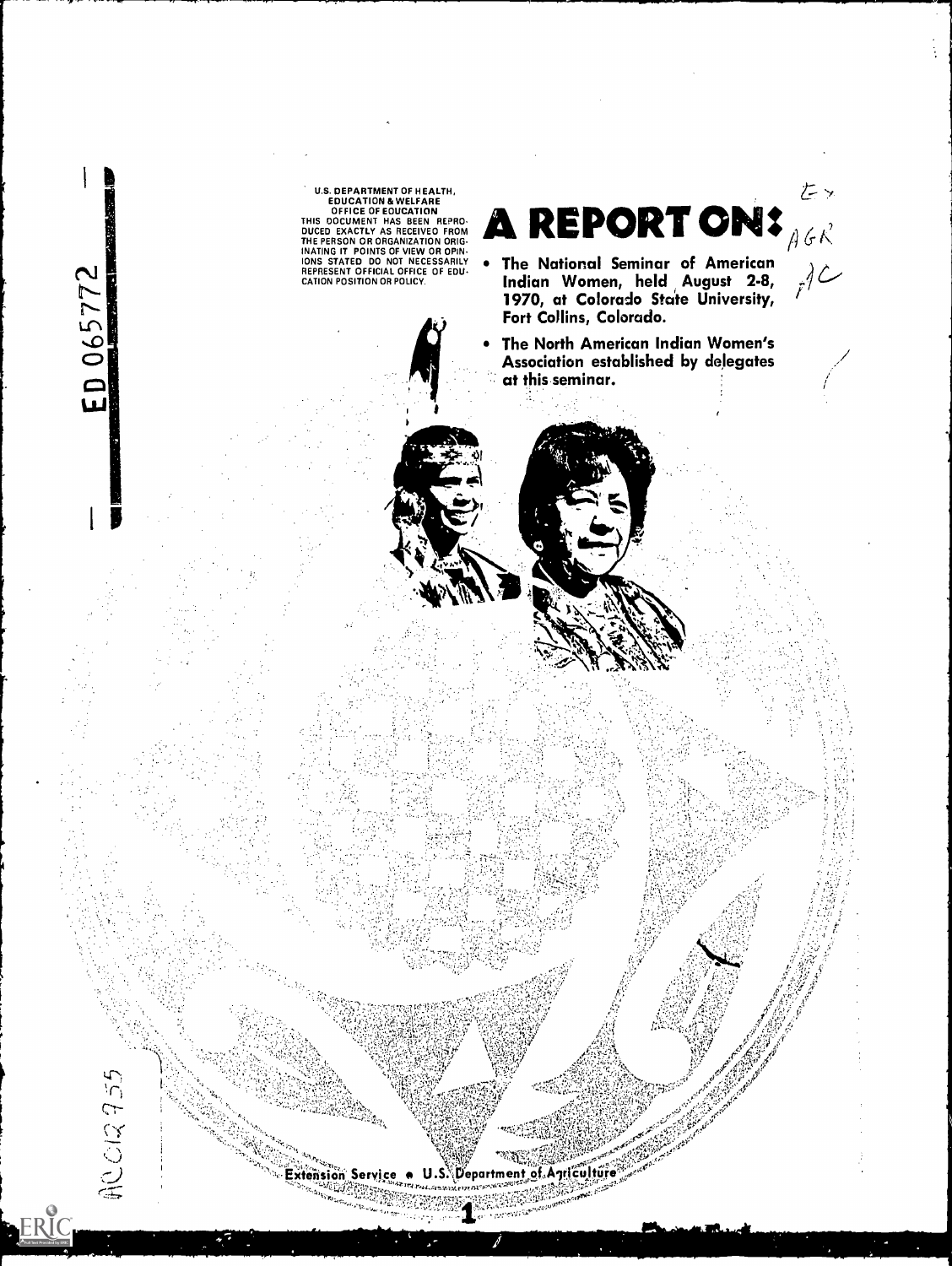# THE WHITE HOUSE **WASHINGTON**

### July 18, 1970

Dear Mrs. Survant:

It gives me great satisfaction to know that the Associated Country Women of the World and the Country Women's Council in the United States are sponsoring a Seminar for American Indian Women.

No meeting could be more timely, and no task more urgent than that of making the American Indian woman a full and active participant in the life of her community and country. At a time when all nations of the world must use their fullest resources to meet the needs of their citizens, you address yourselves in a constructive manner to a priority national program which offers promise not only to Indian communities, but to our country.

I enthusiastically look forward to the results of your deliberations.

Sincerely,

Richard Nixon

Mrs. Eugene L. Survant Area Vice President Associated Country Women of the World Trinchera, Colorado 81081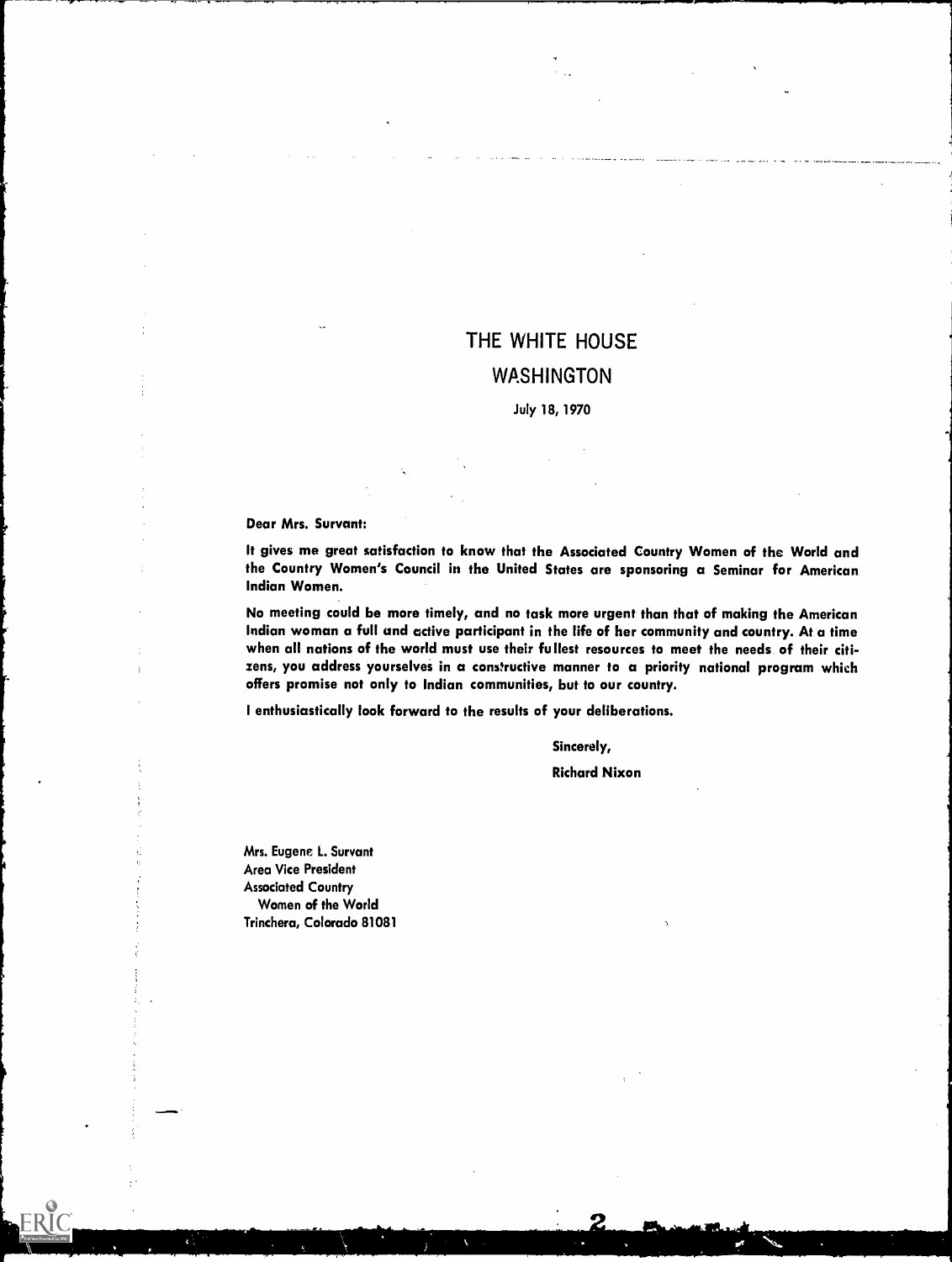



1

### INTRODUCTION

Sixty-eight American Indian women representing 43 tribes from 23 States, voted on August 7, 1970, to create the first national American Indian women's organization-the North American Indian Women's Association.

The women were attending the National Seminar of American Indian Women at Colorado State University. It was sponsored by the Country Women's Council, U.S.A., and the Associated Country Women of the World societies in the United States. The Bureau of Indian Affairs, Indian tribal councils, State landgrant universities, and the Extension Service of the U.S. Department of Agriculture assisted with the meeting.

This meeting was planned to provide an opportunity for American Indian women to discuss the needs of Indian communities and expand their understanding of what constitutes an adequate community. It was hoped that such a meeting would stimulate more Indian women to assume leadership in promoting better communities and more enriched lives for Indian families. The delegates were lay people selected from their home communities because they were grass roots leaders actively engaged in community work. The number of delegates from each State was determ ined by the size of its Indian population.

3

ţ.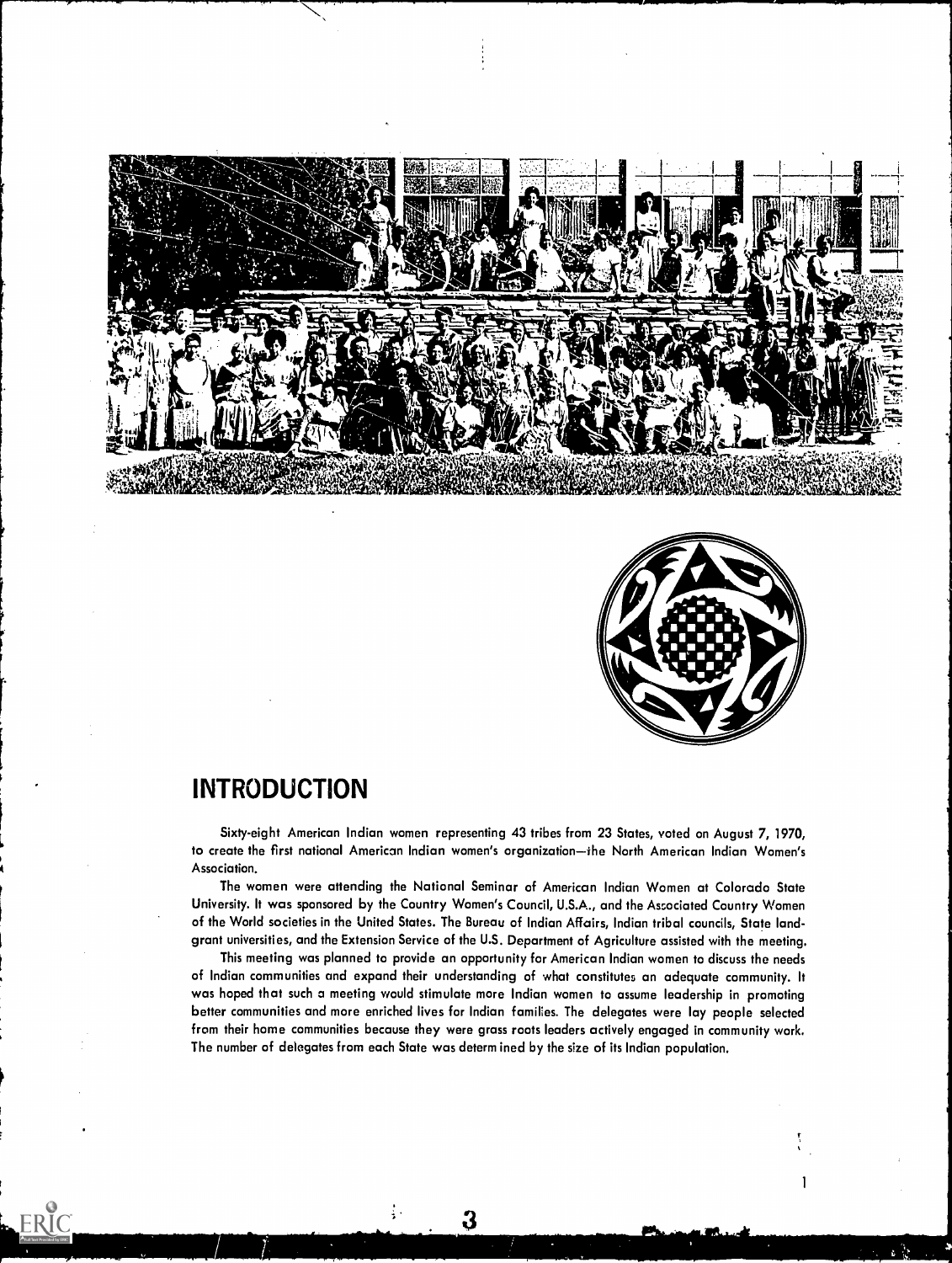



### A MESSAGE FROM THE PRESIDENT

Mrs. James M. Cox, President, N.A.I.W.A.

The National Seminar of American Indian Women was both enjoyable and successful.

<sup>I</sup> visited with many delegates. They were congenial and knowledgeable about current events and I was pleased to find that they discussed Indian problems in a non-political and non-agitative way. We Indian women soon realized that the people responsible for setting up the seminar intended that we make it our seminar. Things happened fast.

lyonne Garreau, Sioux delegate from South Dakota, and several other delegates, decided that we should take advantage of the opportunities afforded us and form a national association of American Indian women. A nominating committee selected ten officer candidates who would provide the organization with representatives from different regions of the United States. The candidates were presented to the delegates and voted into office by a unanimous vote.

We selected the "North American Indian Women's Association" as the name of our organization. Then we set up membership rules, established our goals, and discussed meeting sites and dates for the following year's meeting. The non-Indian women present seemed to be amazed at the swiftness of our action, once we decided that the seminar was ours. Many were surprised to find that we did not have to consult with them on any matters.

The North American Indian Women's Association will work toward achieving more stable homes and communities, both emotionally and economically. We will also be concerned with the preservation of our North American Indian culture. By so doing, we will preserve for the United States of America art forms, language and songs that this country can truly call its own. More Americans need to know and understand the cultural heritage that we all share.

Another important goal of N.A.I.W.A. is to promote fellowship among all people. Perhaps now that the United States has reached its growth geographically, all nationalities can concentrate on learning to know one another. By making an effort to understand people, we usually find that we have the same interests and desires.

I have great hopes and expectations for the future of the North American Indian Women's Association. Already, women from two States have started organizing groups to affiliate with the new national organization.

A new organization may be born quickly but time is required if members are to grow together. Our members understand this and they recognize that careful planning is essential during this period.

The members of N.A.I.W.A. will be ever grateful to all those who made the National Seminar of American Indian Women possible. The sleeping buffalo has gotten on its feet and is now shaking the dust from its body.

<sup>I</sup> truly believe that the North American Indian Women's Association will have a favorable, positive impact on the United States of America.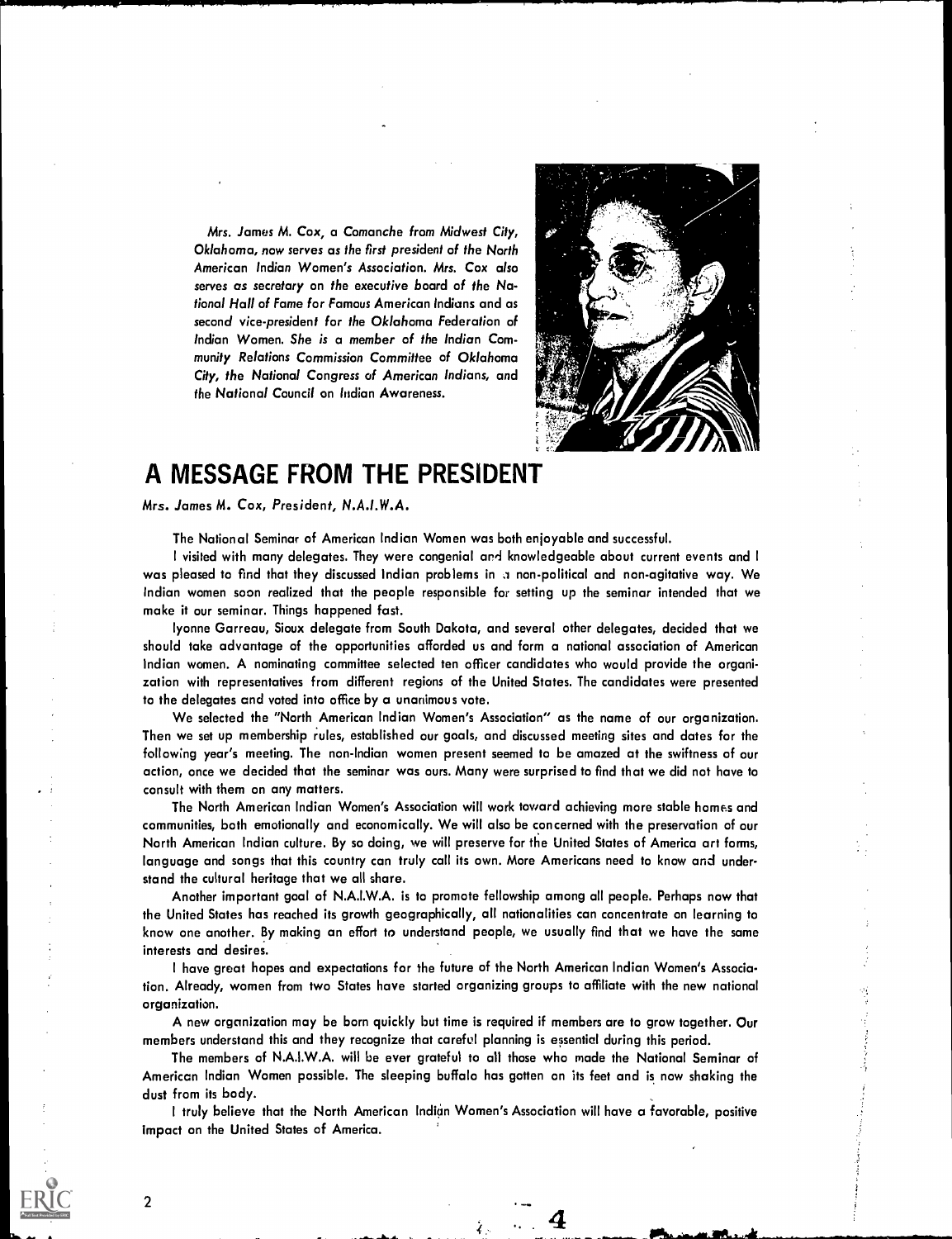### BRINGING INDIAN WOMEN TOGETHER

"The National Seminar of American Indian Women is the first meeting of its kind to be held in the United States," said Mrs. Eugene L. Survant, area vice-president of the Associated Country Women of the World. "ACWW and the Country Women's Councii, U.S.A., the two groups that took the initiative in setting up and funding this meeting, are pleased to have played a part in bringing Indian women together for a national meeting. We hoped that the delegates would make this their meeting, but the exciting formation of the North American Indian Women's Association was more than anyone had anticipated. Delegates to this meeting can truly be proud of what they accomplished in just a few days."

Goals of the Country Women's Council, U.S.A. and the Associated Count: y Women of the World are to promote international goodwill, friendship, and understanding among country women and homemakers of the world; a higher standard of living for rural women; and a voice for country women in international affairs. Programs of nutrition education, sanitation, child care, and community development, and seminars for lay leaders have been conducted by their members in many countries of the world. The National Seminar for American Indian Women is the first meeting for lay leaders held by CWC and ACWW in this country.



### INTRODUCTIONS TO THE GROUP

The first time that they assembled at a meeting, delegates were asked to step up to a microphone on the speaker's platform and introduce themselves to the rest of the group. Each delegate did this, muny also saying at this time,"I am glad to be here" or "I am honored to he with so many Indian women."

Far right. "My name is Louva Dahozy and I belong to the Navajo tribe in Fort Defiance, Arizona."

Right. "My name is Betty Mae Jumper and I belong to the Seminole tribe in Hollywood, Florida."



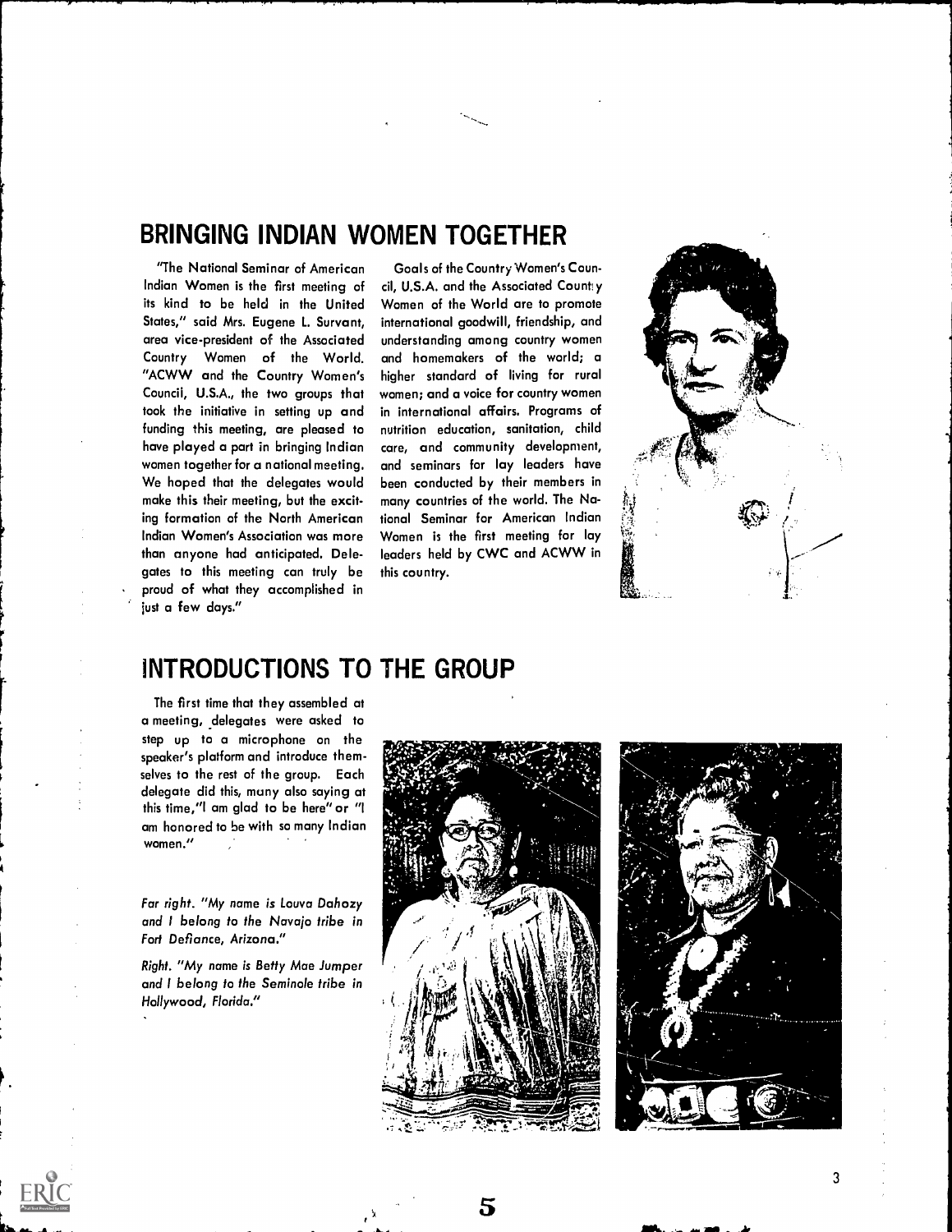

### BEN REIFEL SPEAKS.

"This meeting brings together the doers of the tribes," said Rep. Ben Reifel of South Dakota, who addressed the delegates at the opening session. After describing his own Sioux ancestry, Mr. Reifel told how he felt the development of Indian communities of the 70's would depend on the combined efforts of Federal and State governments, tribal councils, and individual tribal members.

"The Indian people themselves will be mainly responsible for tribal development," he said, "and it is the women who will have to train children to surv;ve in the modern culture in which they find themselves. If we want to hold jobs, have nice homes, and educate our children, we have to have a sense of time. We have to get to jobs on time and be concerned with time. We must learn to save and manage our incomes for the future. It is the Indian himself who must decide what to keep from his heritage while he adjusts to the realities of the dominant culture which surrounds him but which does not necessarily need to engulf him."

4

### MICHAEL TAYLOR SAYS...

Michael Taylor, consultant for Indian affairs with the Colorado Department of Education, described the Federal legislation related to education that he felt should be working knowledge for Indians who want better education for their young people. He expressed the opinion that BIA schools were imperfect but that they were the



Indian's own schools. Changes could be made, he felt, with the help of the Indian people. During the lively question and answer period that followed Mr. Taylor's comments, delegates and the speaker discussed the need for more Indian counselors it, the schools, ways parents could help counselors and faculty better understand the needs and culture of Indian children, the availability of scholarship help, and questions that parents could ask to be sure that Indian children are getting high quality education and job training.

 $\frac{1}{2}$ 



### **THE BIA**

Speaking for Commissioner Louis Bruce, Special Assistant Tom Reid of the Bureau of Indian Affairs told delegates of the changing role of the BIA, explaining that instead of a managerial relationship with tribal groups, BIA now seeks to become a service organization. He predicted an increasing emphasis on technical services from area offices. And he said, "The tribes themselves will have the option of taking over BIA services within their own tribal governments."

 $\overline{\phantom{a}}$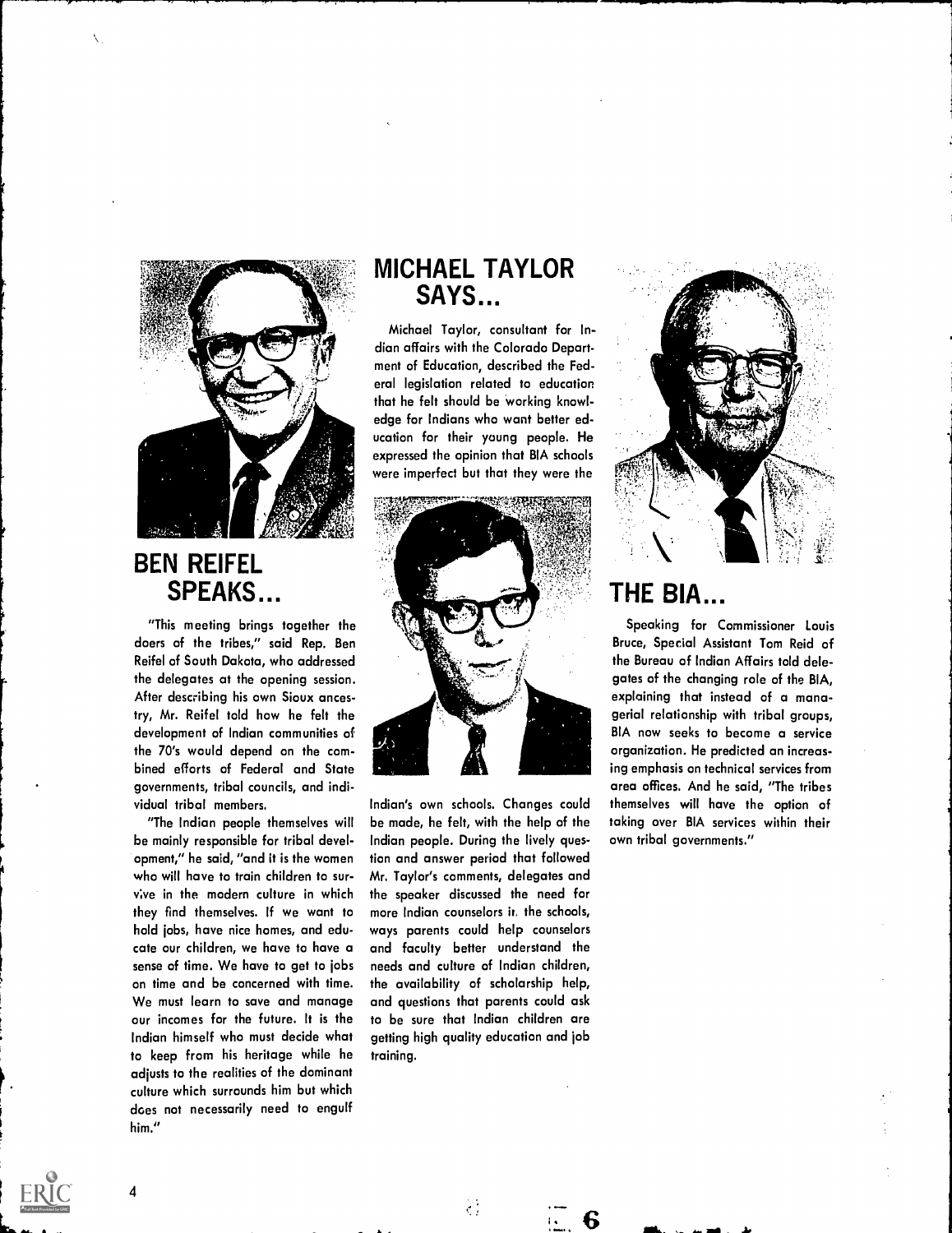

### SHARING IDEAS

Delegates began sharing their knowledge and ideas before the National Seminar of American Indian Women was organized. Questionnaires were sent out in advance to help the women prepare for the meeting. Mary Kennington, Extension Service program leader for Indians, said, "Our theme was 'Indian Women Prepare for the Seventies,' and in order to do this planning, we asked the women to study their community's problems and

### INDIAN HANDWORK

Delegates were given the opportunity at one of the evening sessions to show arts and crafts produced by tribal members. At first, only a few of the delegates had something to 'display. Then, as the women began to ask questions and their interest became obvious, many delegates began returning to their rooms to get something to show. Soon, a display table was filled with beadwork, pottery, turquoise and silver jewelry, paintings,

concerns and then complete the questionnaires we had sent them."

An evaluation of the completed questionnaires showed that the delegates felt strong concerns about em- 'ployment; education; job training; recreational facilities; housing; Indian participation in community organizations and agencies; the improvement of community facilities such as water, sewage, and telephone service; care of the elderly; alcoholism and drug

abuse; and first aid and home health care training.

The program for the National Seminar of American Indian Women was based on the concerns expressed by the women in their questionnaires. Discussion group sessions were planned as part of the meeting so that the delegates could work in small groups, discussing their common concerns and problems and exchanging ideas for coping with problems.

clothing, leather goods, and many other handmade items.

The delegates' pride in their cultural heritage was evident. Realizing that they were in an unusually large group of Indians from all over the country, they seized the opportunity to share techniques they had developed for dyeing fabrics and tanning leather. Several delegates told how members of their tribes were developing new retail outlets for their handwork. Tribal customs, folklore, and

food preparation also were discussed. One delegate used her tape recorder to play the ancient songs of her tribe. Others sang in their native language.

Several times during the evening, delegates discussed the problems they had in helping young Indians understand and appreciate their cultural heritage. Several women told how groups of young Indians were being taught to speak in their native language. Others told of classes in handwork for Indian children.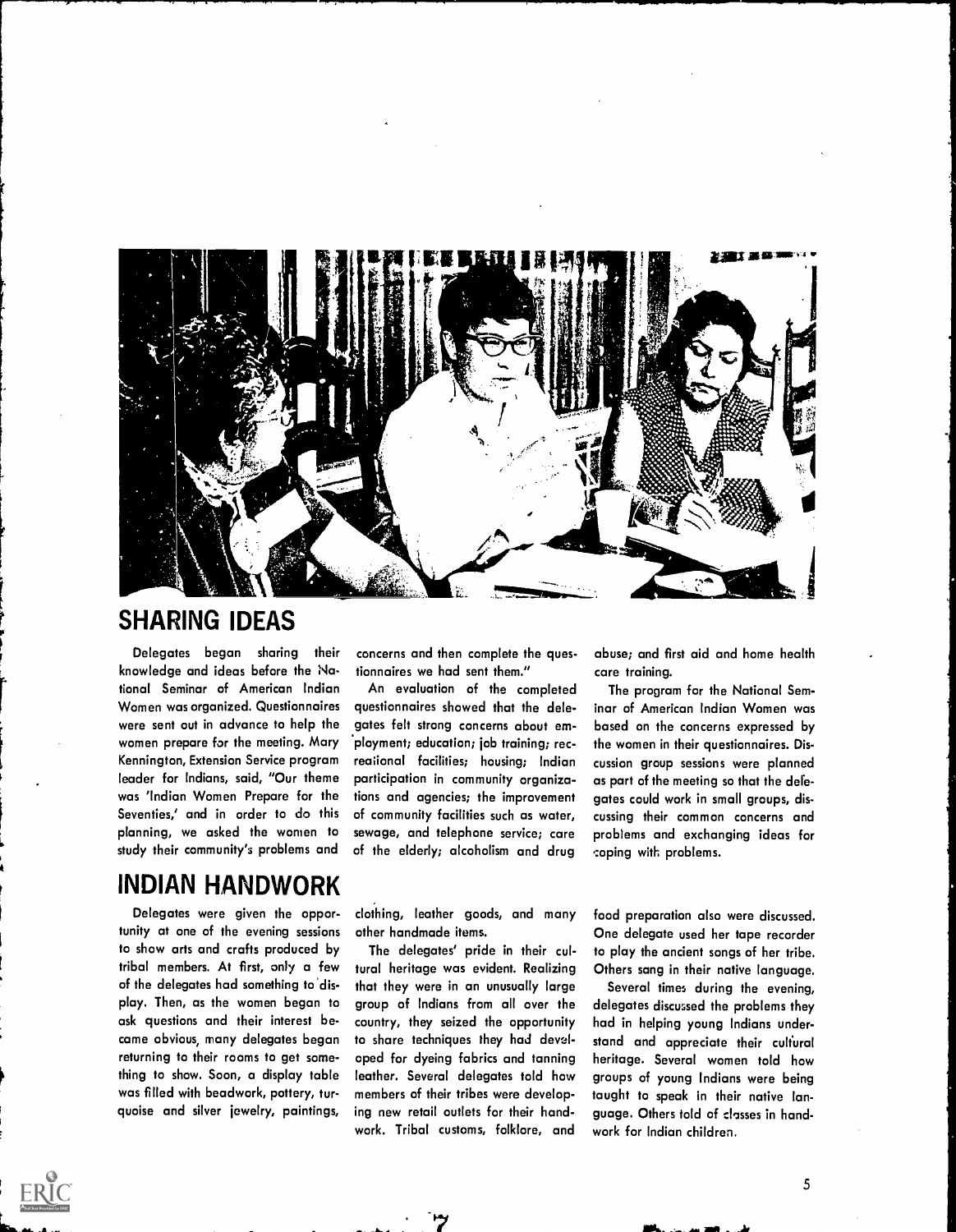### SAVING LIVES WHEN HELP IS FAR AWAY

Emergency medical help is not always available in remote parts of the United States. Delegates were interested in seeing Lt. Tom Fierce, safety training officer with the Fort Collins Fire Department, demonstrate mouthto-mouth resuscitation. Lt. Fierce asked the women to practice the lifesaving treatment on "Susie," an inflatable dummy designed for this purpose. Many of the first volunteers were delegates who live near the water and know firsthand how important time is in aiding a drowning victim. Lt. Fierce told delegates to contact their local fire department or county health service to arrange lifesaving training courses for their community.

### AND AT OTHER MEETINGS

Other speakers who participated in the National Seminar of American Indian Women included Dr. John R. Bagby, director of the Institute of Rural Environmental Health; and Dr. Eldon P. Savage, chief of the chemical epidemiology section of the Institute of Rural Environmental Health, Colorado State University. During the question and answer period, delegates asked about the possible dangers of using pesticides for range management, the effect of detergents on water supply, abandoned open pit mines, refuse disposal, and other environmental matters that concerned them.

At another meeting, Mrs. Jeanne Wasile, audio-visual special assistant with the Department of Labor in Washington, D.C., told the delegates about the new American Indian Audio-Visual Institute established to encourage the development and distribution of educational films that employ Indians behind as well as in front of the camera. Mrs. Wasile also told the women about another new organization-the American Indian International Travel Service-that seeks to encourage tourism in Indian regions of this country.

"Better Communications for Family Life" was the topic chosen by Mrs. Roberta Frasier, family life specialist, Cooperative Extension Service, Oregon State University.



With Mrs. Frasier's help, delegates role-played family situations in which communication problems existed.

Miss Brigid Berry, clinical social worker, Phoenix Indian Medical Center in Arizona, showed films on alcoholism and stressed the need for preventive educational programs and early medical care for both alcoholism and drug abuse.

Charles McDougall, assistant administratoi for relations, Extension Service, USDA, Washington, D.C., told the delegates how Extension education had developed in this country and reviewed the scope of activities in which Extension educators are now working. Following his remarks, Dr. Damaris Bradish, consumer education specialist, Arizona State University; Al Triviz, associate director, Extension Service, New Mexico State University; Tom Reid, special assistant ta the Cammissioner, Bureau of Indian Affairs, Washington, D.C.; and Lowell Watts, director, Extension Service, Colorado State University, reported to delegates on the work being done by Extension educators in different parts of the country.

Three delegates-Mrs. Naomi Shepherd of Yakima, Washington; Mrs. Ethelene Conseen, Cherokee, North Carolina; and Mrs. Bonnie Clanton, Uintah and Ouray Reservations, Utah-were selected to report on examples af successful Indian leadership.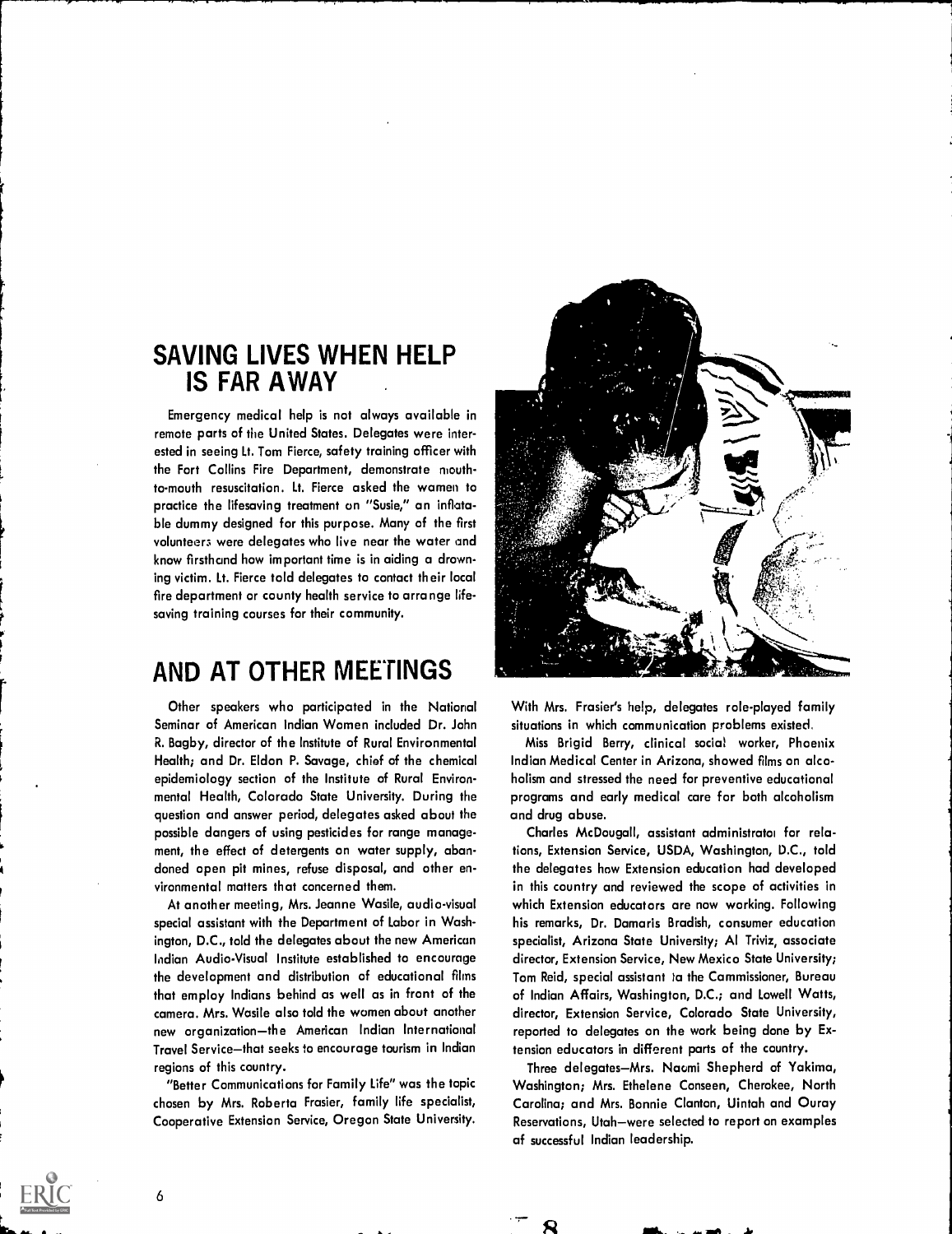

 $\mathbf{\Theta}$ 

Mexico. The oldest delegate was Miss Julia Mahseet, a 62-year-old Comanche from Apache, Oklahoma. Mrs. Ruth Gladue, a Chippewa from Belcourt, North Dakota, was voted the most talented delegate for her singing and guitar playing. Mrs. Mary Jane Fate, an Athabaskan from Alaska, received the title of Mrs. Congeniality. Circle dancing and group singing rounded out the evening.

A fashion show was Friday's treat. Delegates modeled clothes designed and manufactured by a South Dakota firm headed by two Sioux women. Their clothing is adapted from traditional Indian designs.



### THERE WAS FUN, TOO

Wednesday evening was fun night, planned and staged by the delegates. They announced the selection of Mrs. Hildreth Venegas, a Sioux from Sisseton, South Dakota, as Mrs. Indian Seminar of 1970. Mrs. Cecelia Corcoran, a Chippewa Cree from Montana, was the mother with the most children (13). Mrs. Ruth Davis, a Creek from Wetumka, Oklahoma, was the woman married the longest (40 years). The youngest woman attending the meeting was Miss Mayfa Silva, a 21 year-old Hopi from Espanola, New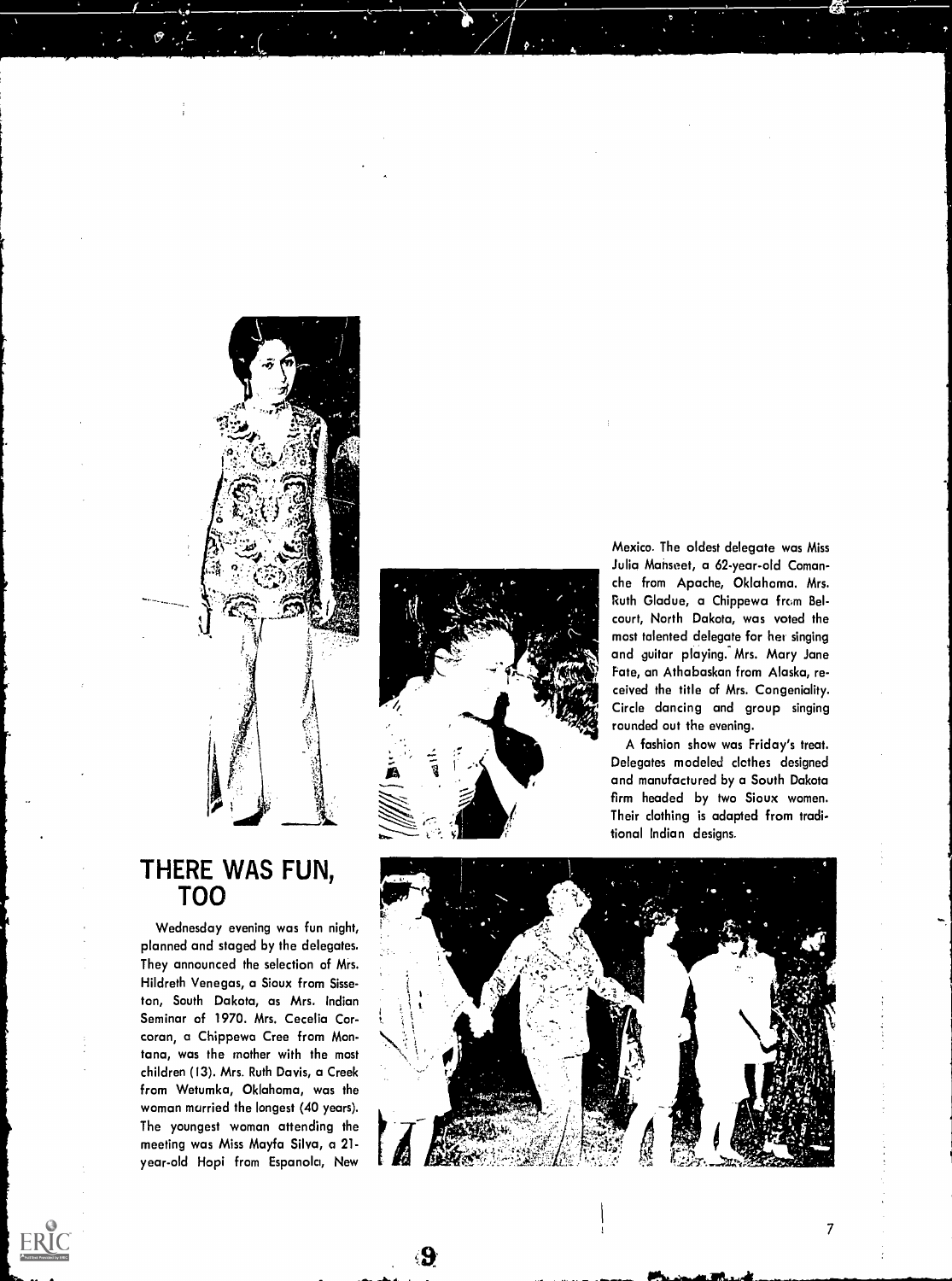

### LEADERSHIP IS A JOURNEY, NOT A DESTINATION

Miss Mary Kennington, Program Leader Extension Service, USDA

A leader is one whose ideas and actions influence the thoughts and behavior of others. A leader understands the direction a group wants to take and is able to help them reach their destination.

As you attempt to get action from your group, you will realize that yau must continually adjust the purpose or objective you want to reach. Knaw your direction but be flexible. There may be many alternatives, so listen to what the group or community members say. They may have a better idea or plan than you have.

Leaders must believe in, and work at, their cause. Remember the situation and your purpose. Break your actian into bits and pieces that can be clearly understood and accepted by the group so that each person is involved.

Although you are dedicated to your purpose and perfectly willing to be flexible in your course of action, you must also be willing to accept criticism and the consequences of yaur action. At times, you may feel that everyone has forsaken you and say, "Why should I give my time and energy to this group? They are not interested. They are too lazy to do

anything about improving our community." Relax; perhaps you have gone too fast for them. Go back to your advisors or supporters and talk it over. Maybe you need to detour or travel in another direction for awhile.

You may ask, what is so special about women leaders? I think you are very special. You have the first and most intimate relationship to children; you are family managers; you can set an example by your own efforts and stimulate action to overcome blocks for others. Are you ready to accept the responsibility?

If each of you returns to your community committed ta the idea of wanting to build a better community, you will talk with your neighbors, your tribal officials, representatives of agencies, and your family, to decide what you want to improve. You will get facts about the situation, find out who can help you, and determine how you can go about accomplishing what you want. In other words-you will get all the knowledge or information you can about the problem, commit your time and the time of others who are interested, and then chart your journey, step by step. Remember, leadership is a journey, not a destination.

10

a- .

Miss Mary Kennington retired as Extension program leader for Indians on September 23, 1970. She had provided national leadership in the planning and development of Extension programs for Indians since 1956. Prior to that, Miss Kennington was employed as home economist in the Office of the Commissioner of the Bureau of Indian Affairs in Washington, D.C., as home econo*mist with the BIA* at severa! agencies, and as a teacher of home economics in a public high school.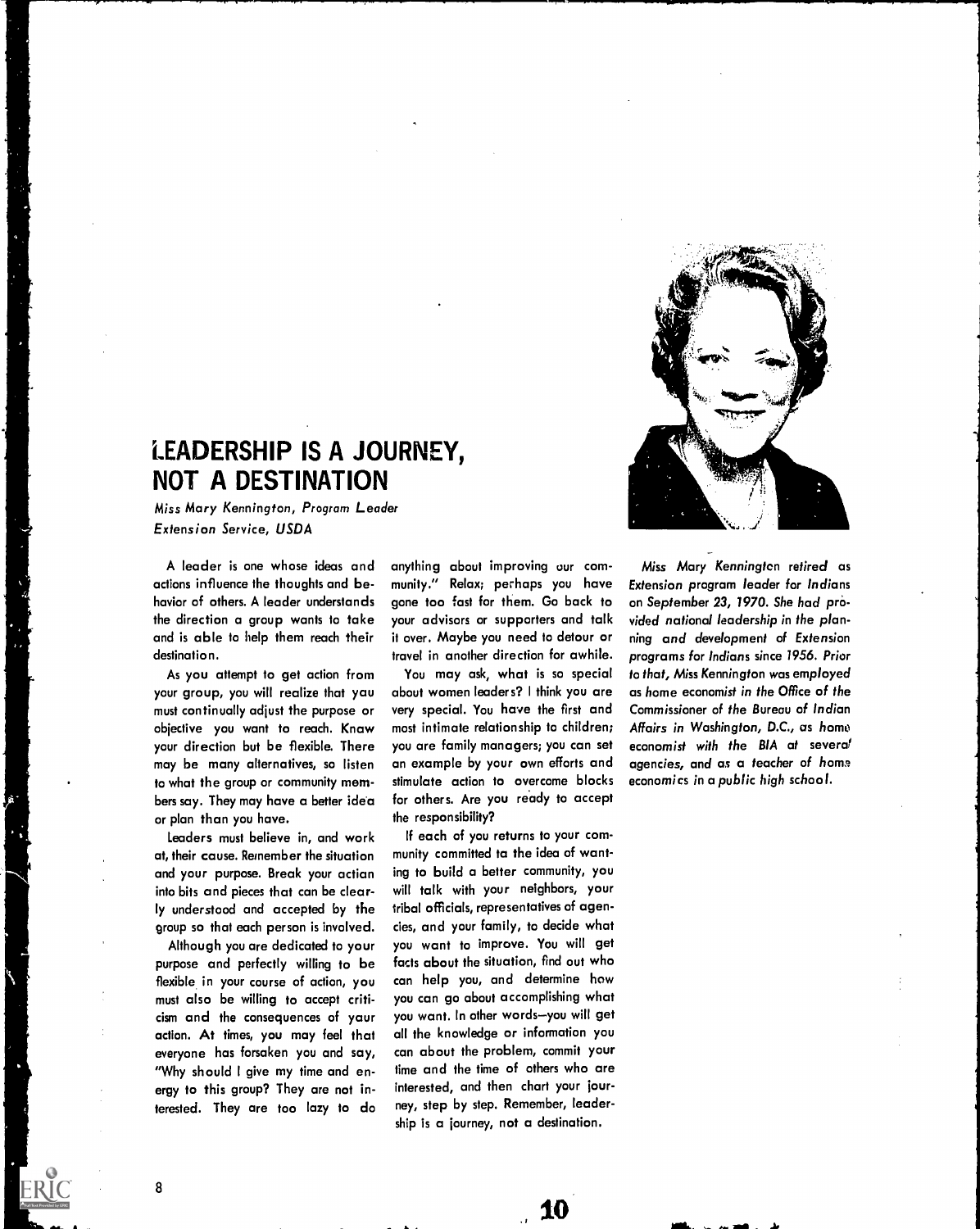### THE NORTH AMERICAN INDIAN WOMEN'S ASSOCIATION

Delegates to the National Seminar of American Indian Women seized the opportunity to form their own organization, elett officers, and determine their goals for the future. The North American Indian Women's Association, or N.A.I.W.A. as it will likely be known, has been created by Indian women to provide all Indian women  $\bullet$ 

with the opportunity to work together for these common goals:

- The betterment of home, family life, and community.
- The betterment of health and education.  $\bullet$
- Promoting inter-tribal communications.
- Promoting an awareness of Indian culture.
- Promoting fellowship among all people.

## EXECUTIVE COMMITTEE 1970-71

| SECOND VICE PRESIDENT  Mrs. Violet Miller (Menominee) Keshena, Wisconsin                  |  |
|-------------------------------------------------------------------------------------------|--|
|                                                                                           |  |
| DIRECTOR OF MEMBERSHIP  Mrs. Lauva Dahazy (Navaja) Fort Defiance, Arizona                 |  |
| DIRECTOR OF PUBLIC RELATIONS  Mrs. Marcelle LaBeau (Siaux) Gettysburg, Sauth Dakata       |  |
| DIRECTOR OF INTER-TRIBAL COMMUNICATIONSMrs. Mary Jane Fate (Athabaskan) Fairbanks, Alaska |  |
|                                                                                           |  |
|                                                                                           |  |
|                                                                                           |  |

The executive committee of the North American Indian Women's Association divided the country into geo, graphic regions so that their officers could be chosen from these areas and thus represent Indians from all over the United States. Future meetings will be held on

Í

a rotating basis in the different regions. While it is recognized that more Indians live in the Western States, the founding members of N.A.I.W.A. wanted to provide Indian women all over the country with an equal opportunity to participate and make their voices heard.

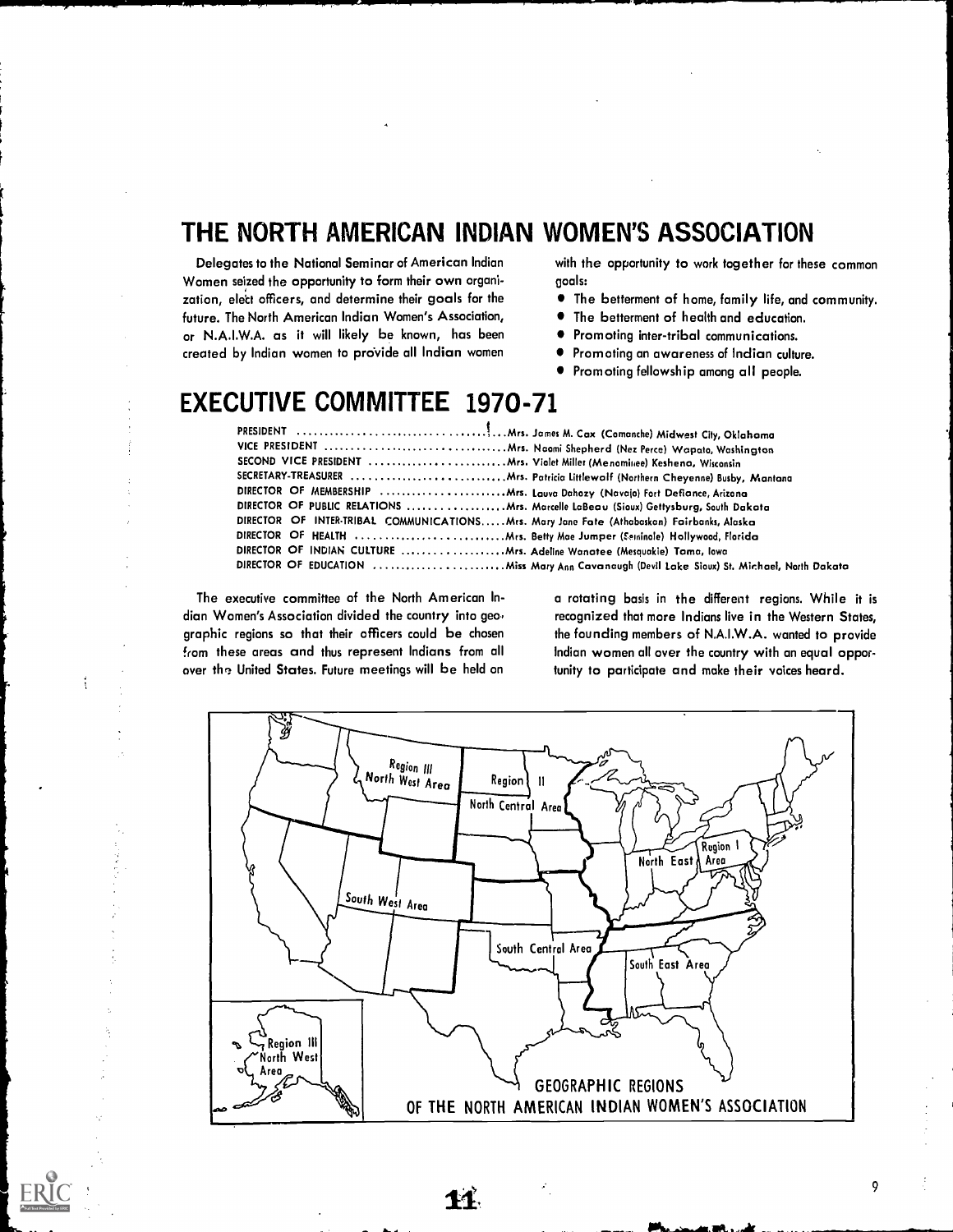### THE BANQUET

It was ceremonial dress and high excitement at the banquet Friday evening, with much picture-taking and spirited conversation. The National Seminar of American Indian Women was about over, and a new organization for American Indian women had been created. There was a feeling of accomplishment in the air and a feeling of closeness. Delegates felt that they had shared something important. Their satisfaction and their joy with one another were clearly visible as they shared this evening.



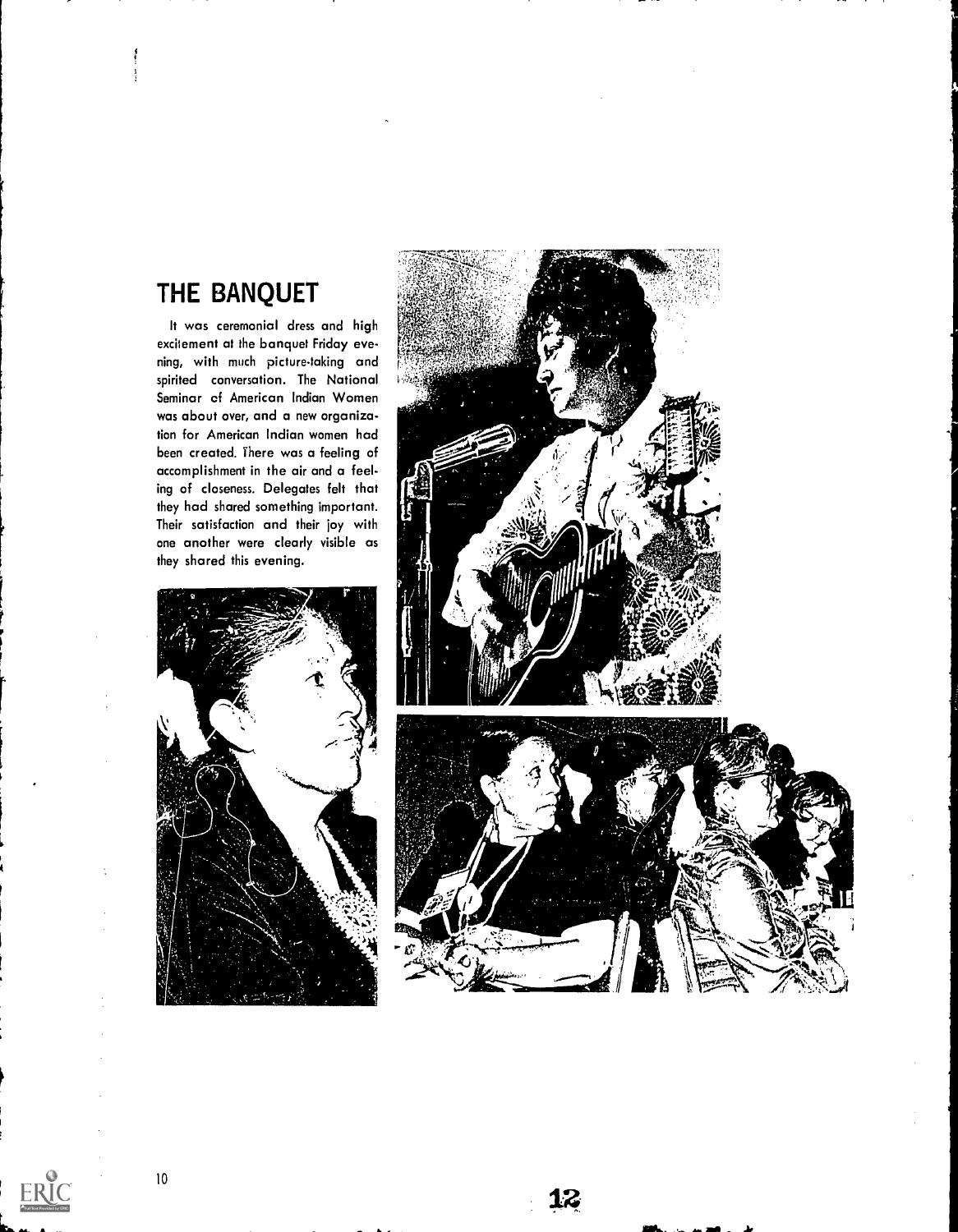

Mrs. Alonzo Petteys, a member of the Colorado Extension Homemakers Council, told delegates at the banquet of a little Irish waman who spoke ta<br>country women from other countries  $\mathbf A$ country women from other countries and said, "We shall not have budged an inch unless we take residence in the viewpoints of others." Mrs. Petteys told the delegates that they had succeeded in taking residence in others' viewpoints during the seminar. "Here, we have enjoyed a mutual exchange in free communication. You have given your points of view generously. We ask you to share ours as freely in the bond that unites country women throughout the world."

# YOUNG PRINCESS SPEAKS..

**Residence** 

An inspiring highlight of the banquet was the address given by Miss Indian America, who is Virginia Alice Stroud of Muskogee, Oklahoma. Nineteenyear-old Virginia Stroud is the first Cherokee to win this national title at the All-American Indian Day's contest in Sheridan, Wyoming. In her remarks to the delegates, she told of her childhood, describing how difficult life had been after her mother died. An older sister held the family together. Miss Stroud recalled how she and her

☆ 小田 (金) (金)

13

brothers worked as migrants to support themselves. Although she was only 13 years old when her mother died, Virginia proudly recalled that her mother had frequently said to her, "When you go to college . . ." Virginia Straud was able to make her mother's dream come true. She now attends Bacone College in Muskogee, Oklahoma. She urged the delegates to do all they could to help young people. "They are our leaders of tomorrow," she said.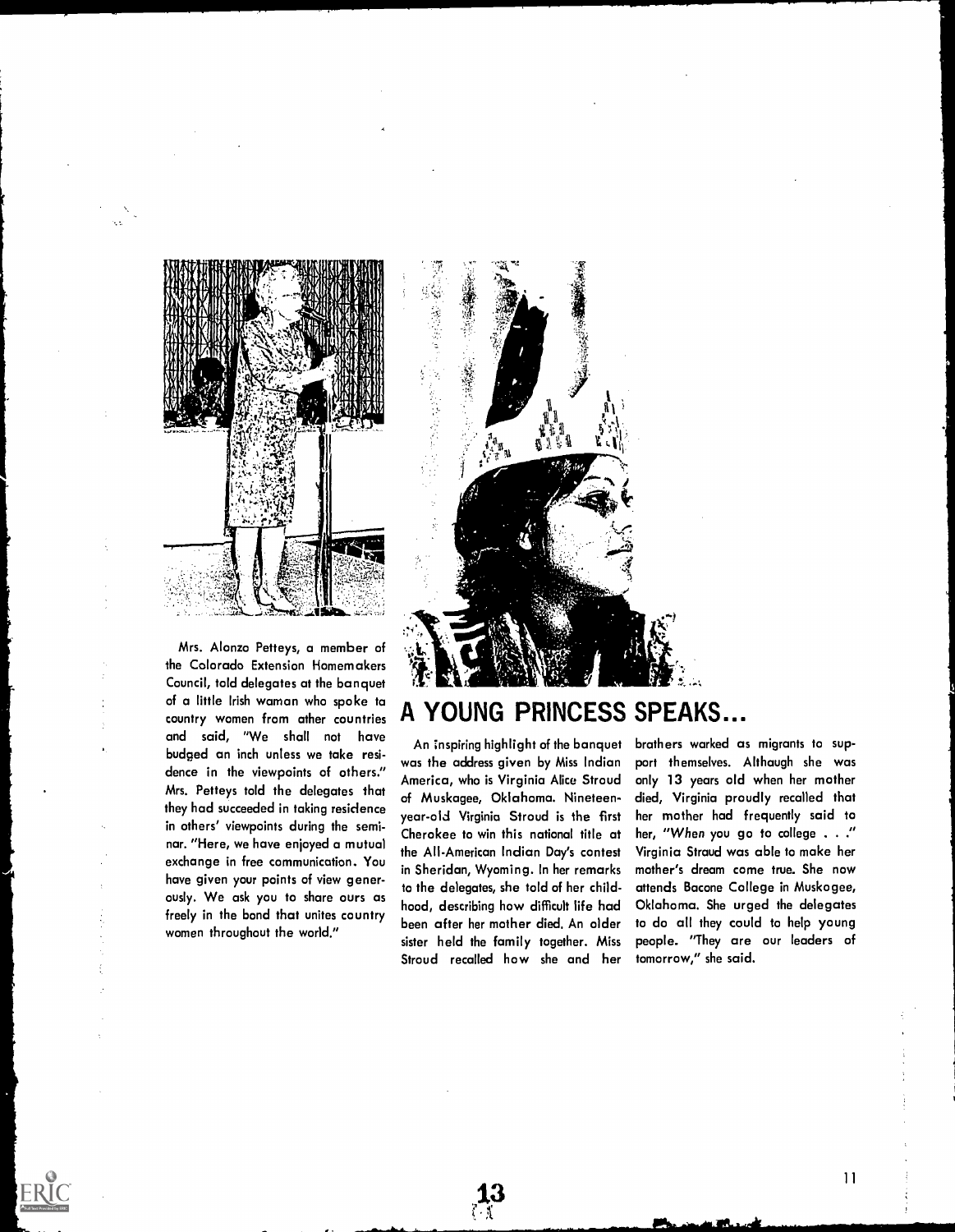Printed materials of all kinds were distributed during the seminar. Some of these publications were brought to the meeting by speakers; others were provided by organizations represented at the meeting. Some were brought by the delegates themselves.

The following is excerpted from a hand-out piece made available by delegates to non-Indians attending the seminar, with the hope that this would help non-Indians better understand and appreciate Indian values.

### INDIAN AND NON-INDIAN VALUES

### To Indians .. .

 $\frac{1}{2}$  and  $\frac{1}{2}$ 

#### Time is Unimportant

Time is a very relative thing. Clocks are not watched. One does things as they are needed to be done. Often the family gets up as the sun rises and retires soon after the sun sets. "Indian time" means when everyone gets there. A community meeting can be set for 1 p.m. and people will come as near that time as they wish, so the meeting actually may begin an hour or two later, and ihis bothers no one.

### T oday Cor rept

indian people generally live each day as it comes. Plans for tomorrow often are left until the future becomes the present.

#### Age

Respect is for the elders. Experience is felt to bring knowledge, so the older one is, the more knowledgeable he is. No effort is made to conceal white hair or other signs of age.

### Man Lives in Perfect Balance with Nature

The earth is here to enjoy. If man accepts this world as it is and lives as he should with it, there will not be sickness or lack of food.

Tc Non-Indians . . .

#### Time is Important

Time is of the utmost importance. When a person says he will be somewhere at 10 a.m., he must be there at 10. Otherwise, he is felt to be a person who "steals" another man's time. More and more, non-Indians rush. It is felt among this culture that it is good to use time to its fullest extent.

### Tomorrow Concept

Non-Indians are constantly looking to tomorrow. Items such as insurance, savings for college, vacation plans, etc., suggest to what extent non-Indians hold this value.

#### Youth

Thousands of dollars are spent yearly for hair dyes, make-up, and other items that make oldrr people look younger. Whole towns have sprung up in the United States which advertise youthful living for "senior citizens."

### **Man Controls Nature**

Constantly this culture searches for new ways to control and master the elements. Artificial lakes are made; natural waters are controlled; electricity is generated and controlled. Such accomplishments are looked upon with pride.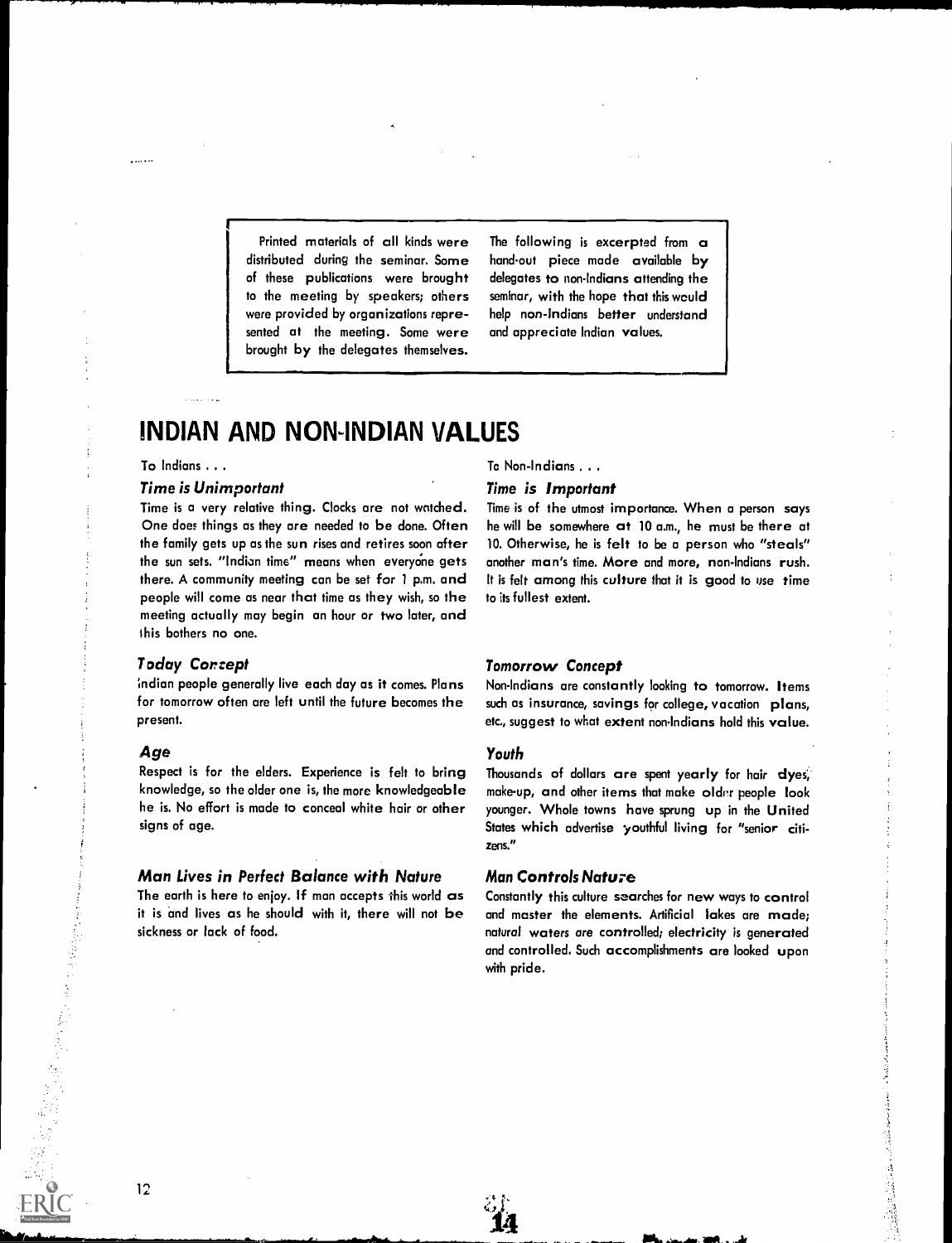### DELEGATES TO THE NATIONAL SEMINAR OF AMERICAN INDIAN WOMEN August 2-8, 1970 Fort Collins, Colorado

#### ALASKA

Mrs. Mary Jane Fate (Athabaskan Tribe) 2807 Riverview Drive Fairbanks, Alaska 99701

### ARIZONA

Mrs. Katherine Patch (Mohave Tribe) Box 514 Parker, Arizona 85344

Mrs. Margaret Lewis (Apache Tribe) Box 792 Whiteriver, Arizona 85941

Mrs. Susanne Denet (Hopi Tribe) Keams Canyon, Arizona 86034

Mrs. Lucille L. Throssell (Papago Tribe) Box 182 Sells, Arizona 85634

Mrs. Gladys Randall (Apache Tribe) Box 127 San Carlos, Arizona 85550

Mrs. Betty Pablo (Pima Tribe) Route 1, Box 901 Laveen, Arizona 85339

Mrs. Lupe V. Jose (Papago Tribe) Santa Trading Post Sells, Arizona 85634 Mrs. Effie Smythe (Navajo Tribe) Box 66 Kayenta, Arizona 86033

Mrs. Louva Dahozy (Navajo Tribe) Fort Defiance, Arizona 86504

Mrs. Grace Mitchell (Yavapai Tribe) Box 1390 Prescott, Arizona 86301

### COLORADO

Mrs. Jessie Jefferson (Southern Ute Tribe) Box 62 Ignacio, Colorado 81 137

Mrs. Martha B. Evensen (Southern Ute Tribe) Ignucio, Colorado 81 137

#### FLORIDA

Mrs. Betty Mae Jumper (Seminole Tribe) 6073 Sterling Road Hollywood, Florida 33024

### IDAHO

Mrs. Regina Ehrstrom (Nez Perce Tribe) Box 717 Lewiston, Idaho 83501

Mrs. Ardith Caldwell (Shoshone Tribe) Box 94, Route 3 Blackfoot, Idaho 83221

 $\sim$  15

### IOWA

Mrs. Adeline Wanatee (Mesquakie Tribe) Route 2, Box 40 Tama, Iowa 52339

Mrs. Josephine Youngbear (Mesquakie Tribe) Route 2, Box 159 Tama, Iowa 52339

#### **MICHIGAN**

Mrs. Beatrice LeBine (Chippewa Tribe) Box 105 Trout Creek, Michigan 49967

Mrs. Bonnie Meshigaud (Potowatoini Tribe) Route 1 Wilson, Michigan 49896

### MINNESOTA

Mrs. Thelb erta Graves (Chippewa Tribe) Box 241 Redby, Minnesota 56670

Mrs. Ellen D. Gurno (Chippewa Tribe) Box 242 Red Lake, Minnesota 56671

#### **MISSISSIPPI**

Mrs. Bon nie K. Martin (Choctaw Tribe) Route 7, Box 258 Philadelphia, Mississippi 39350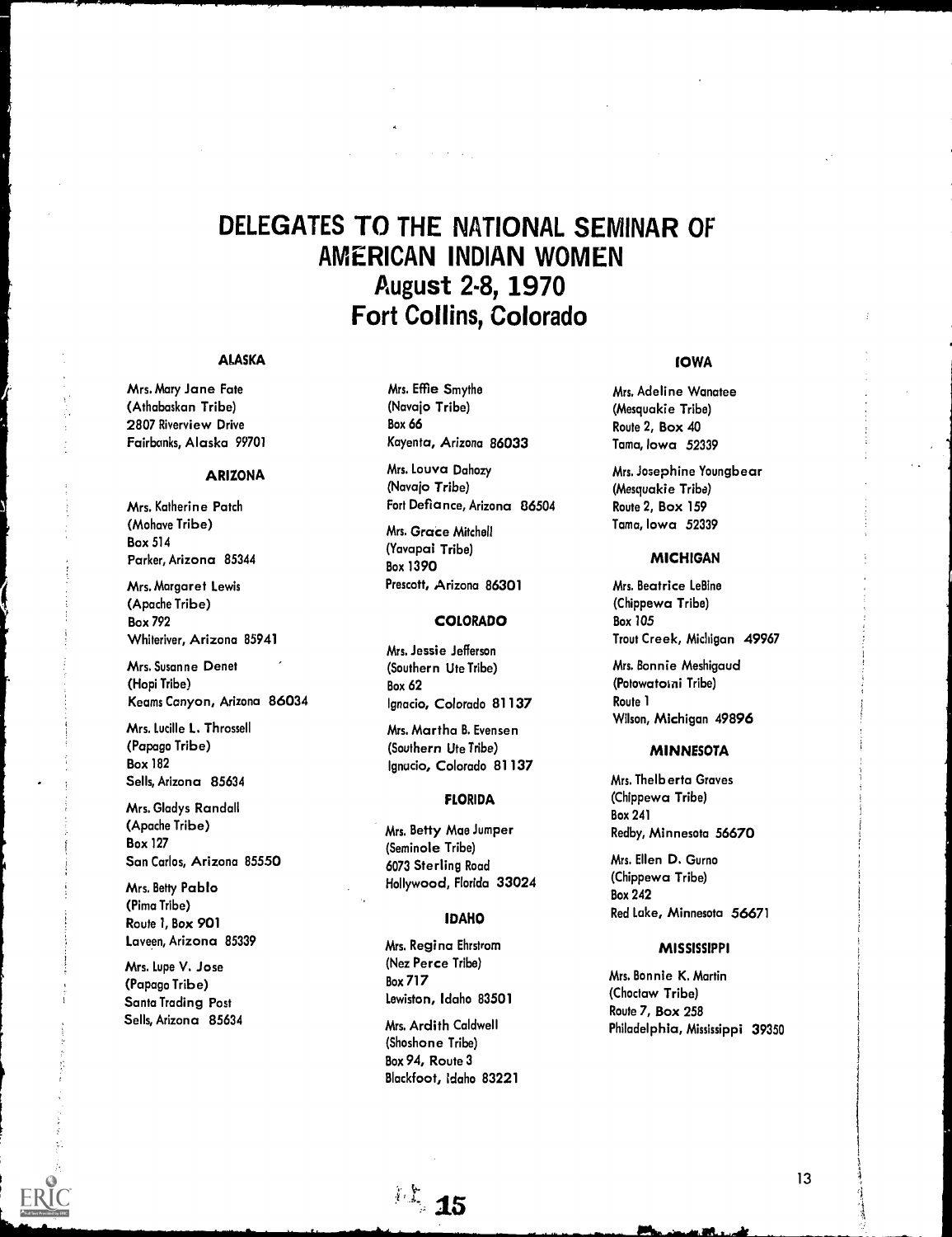Mrs. Madeline S. Colliflower (Gros Ventre Tribe) Hays, Montana 59527

Mrs. Ann Bigman Quellette (Crow Tribe) Box 1178 Crow Agency, Montana 59022

Mrs. Ursula W. Higgins (Blackfeet Tribe) Box 225 Browning, Montana 59411

Miss Catherine Eder (Assiniborne-Sioux Tribe) Box 535 Poplar, Montana 59255

Mrs. Cecelia Corcoran (Chippewa-Cree Tribe) Box 75 Box Eider, Montana 59521

Mrs. Patricia Littlewolf (Northern Cheyenne Tribe) Box 5 Busby, Montana 59016

#### NEBRASKA

Mrs. Angela Littlebeaver (Winnebago Tribe) Winnebago, Nebraska 68071

#### NEVADA

Mrs. Gloria R. Jim (Paiute-Shushone Tribe) Box 75 Owyhee, Nevada 89832

Mrs. Ruth Johnson (Isleta Pueblo Tribe) Box 67 Isleta, New Mexico 87022

Mrs. Marjorie A. Cayatineto (Navajo Tribe) General Delivery Crownpoint, New Mexico 87313

Mrs. Rose Callado (Jicarilla Apache Tribe) Duke, New Mexico 87528

Mrs. Margaret Jojola (Isleta Pueblo Tribe) Box 28 Isleta, New Mexico 87022

Mrs. Martha Wilkinson (Acoma Pueblo Tribe) Box 470 San Fidel, New Mexico 87049

Mrs. Lucy P. King (Navajo Tribe) Box 173 Shiprock, New Mexico 87420

Miss Mayfa Silva (Tewa Tribe) Box 1 1 84 Espanola, New Mexico 87532

Mrs. Mary V. Besenti (Jicarilla Apache Tribe) Box 265 Dulce, New Mexico 87528

#### NEW YORK

Mrs. Elma Patterson (Tuscarora Tribe) 1162 Ridge Road Lewiston, New York 14092

ar <sup>16</sup>

### MONTANA NEW MEXICO NORTH CAROLINA

Mrs. Ethelene A. Conseen (Eastern Cherokee Tribe) Cherokee, North Carolina 28179

Mrs. Ruth Littlejohn (Cherokee Tribe) Box 104 Cherokee, North Carolina 28179

### NORTH DAKOTA

Mrs. Ruth Gladue (Chippewa Tribe) Belcourt, North Dakota 58316

Miss Mary Ann Cavanaugh (Devil Lake Sioux Tribe) St. Michael, North Dakota 58370

#### **OKLAHOMA**

Mrs. Laura Tahbonemah (Caddo Tribe) Route 2 loteba, Oklahoma 73041

Mrs. Betty L. Spencer (Choctaw Tribe) Box 615 Tom, Oklahoma 74762

Mrs. Ruth Davis (Creek Tribe) Box 86 Wetumka, Oklahoma 74883

Mrs. Ella Mae Post Oak (Cherokee & Delaware Tribe) Box 53 Kansas, Oklahoma 74347

Mrs. James M. Cox (Comanche Tribe) 3201 Shady Brook Drive Midwest City, Oklahoma 73110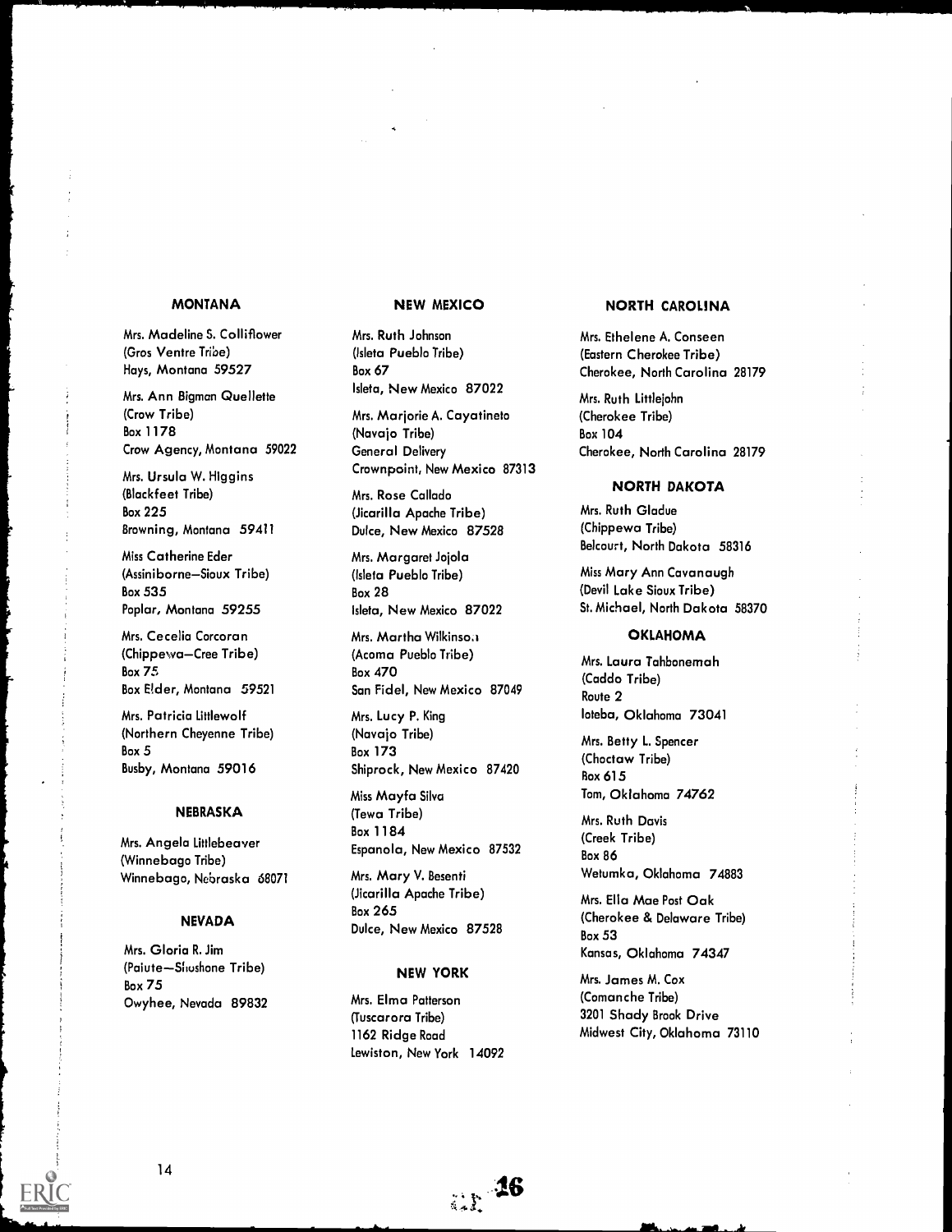### SOUTH DAKOTA

Mrs. Delphine Rhodd (Ponca Tribe) **Box 172** Ponca City, Oklahoma 74601

Mrs. Janis Muskrat (Cherokee Tribe) Route 1 Stilwell, Oklahoma 74960

Mrs. Hettie Long (Creek Tribe) 116 Bellington Drive Holdenville, Oklahoma 74848

Miss Julia Mahseet (Apache-Comanche Tribe) Route 1 Apache, Oklohoma 73006

Mrs. Stella Thunderbull (Cheyenne Tribe) Box 1 22 Clinton, Oklahoma 73601

### OREGON

Mrs. Marie Graybeal (Wasco Tribe) Box 207 Warm Springs, Oregon 97761

Mrs. Marcelle LaBeau (Sioux Tribe) Route 2 Gettysburg, South Dakota 57442

Mrs. Katherine Bordeau (Sioux Tribe) La Plant, South Dakota 57637

Mrs. Inez J. Crazy Bear (Oglala Sioux Tribe) Box 24 Porcupine, South Dakota 57772

Mrs. Hildreth Twostars Venegas (Sioux Tribe) Sisseton-Wahpeton Sioux Reservation Sisseton, South Dakota 57262

Mrs. Naomi F. Renville (Omaha Seneca Tribe) **Box 251** Sisseton, South Dakota 57262

Mrs. lyonne Garreau (Sioux Tribe) Lower Brule, South Dakota 57548

### UTAH

 $A^*$  17

Mrs. Bonnie Clanton (Ute Tribe) Ft. Duchesne, Utah 84026

#### **WASHINGTON**

Mrs. Naomi Shepherd (Nez Perce Tribe) 810 South Comas Wapato, Washington, 98951

Mrs. Verna Bunn (Makah Tribe) Box 55 Neah Bay, Washington 98357

Mrs. Loretta James (Tulalip Tribe) Star Route, Box 311 A Marysville, Washington 98270

### **WISCONSIN**

Mrs. Violet Miller (Menominee Tribe) Keshena, Wisconsin 54135

#### WYOMING

Mrs. Velma Chavez (Shoshone Tribe) **Box 253** Fort Washakie, Wyoming 82514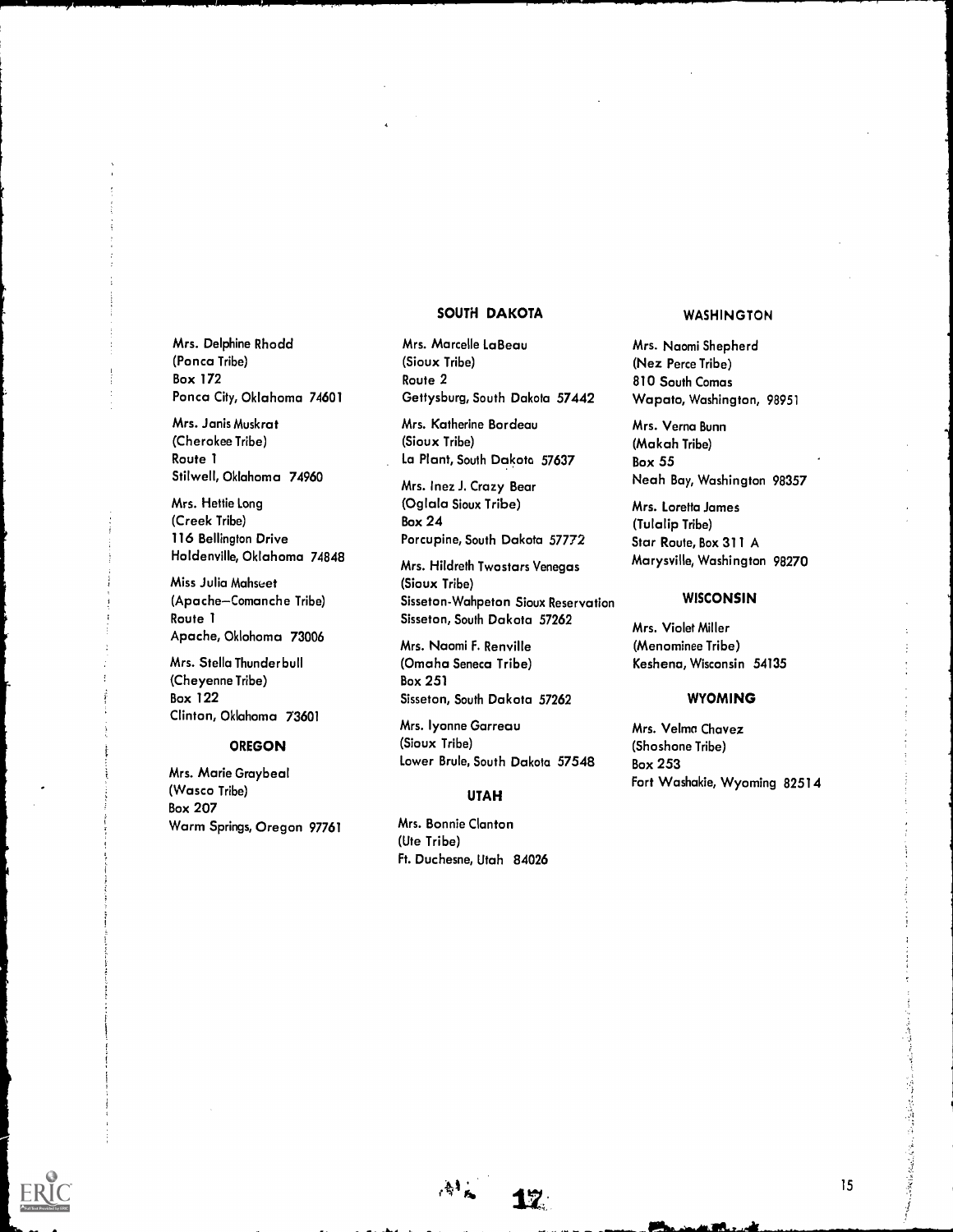# OTHERS ATTENDING THE NATIONAL SEMINAR OF AMERICAN INDIAN WOMEN

Dr. John Bagby, director, Institute of Rural Environm ental Health, Colorado State University, Fort Collins, Colorado 80521.

Miss Brigid Berry, clinical social worker, Phoenix Indian Medical Center, Phoenix, Arizona 85007.

Mrs. Keith Blackner, president, National Extension Homemakers Council, Lyman, Wyoming 82937.

Dr. Domaris Bradish, consumer educotion specialist, Cooperative Extension Service, Arizona Stote University, Tucson, Arizona 85721.

Miss Nancy Burton, Extension home economist, 3 E. Broad Street, L'Anse, Michigan 49946.

Mrs. W. E. Cochron, secretary, Country Women's Council, Route 2, Box 158, Marietta, South Carolino 29661.

Mrs. Frances Couch, Extension home economist, Box 702, Stilwell, Oklohoma 74920.

Mrs. Louis Fear, secretary, National Extension Homemakers Council, Sutherland, Nebraska 69165.

Miss Betty Fleming, information specialist, Extension Service, USDA, Washington, D.C. 20250.

Mrs. Roberta Frasier, Extension family life specialist, Oregon State University, Corvallis, Oregon 97331.

Mrs. F. G. Garrison, vice chairman, Country Women's Council, 8200 East Jefferson Avenue, Detroit, Michigan 48241.

Mrs. Ethel Goodreds, Pennsylvania Division, Women's Form & Garden Assoc., Inc., 4506 Middle Road, Allison Park, Pennsylvania 15101.

Miss Alice Grijada, Extension home economist, P.O. Building, Box 32, Colville, Washington 99114.

Mrs. Robert Hanson, Pennsylvania division, Women's National Farm & Garden Association, Inc., Route 6, Butler, Pennsylvania 16001.

Miss Mary Kennington, program leader for Indians, Extension Service, USDA, Washington, D.C. 20250.

Miss Sue Kleen, information specialist, Extension Service, USDA, Washington, D.C. 20250.

Mrs. Grace Kline, Extension area program leader, Box 146, Pierre, South Dakota 57501.

v,

Mrs. Phyllis Lee, Extension home economist, Box 261, Durango, Colorado 81301.

Mrs. Mildred Masterson, Extension health and safety specialist, Colorado State University, Fort Collins, Colorado 80521.

Charles McDougall, assistant administrator for relations, Extension Service, USDA, Washington, D.C. 20250.

18

"是做我注意注意情"的是"学生学习"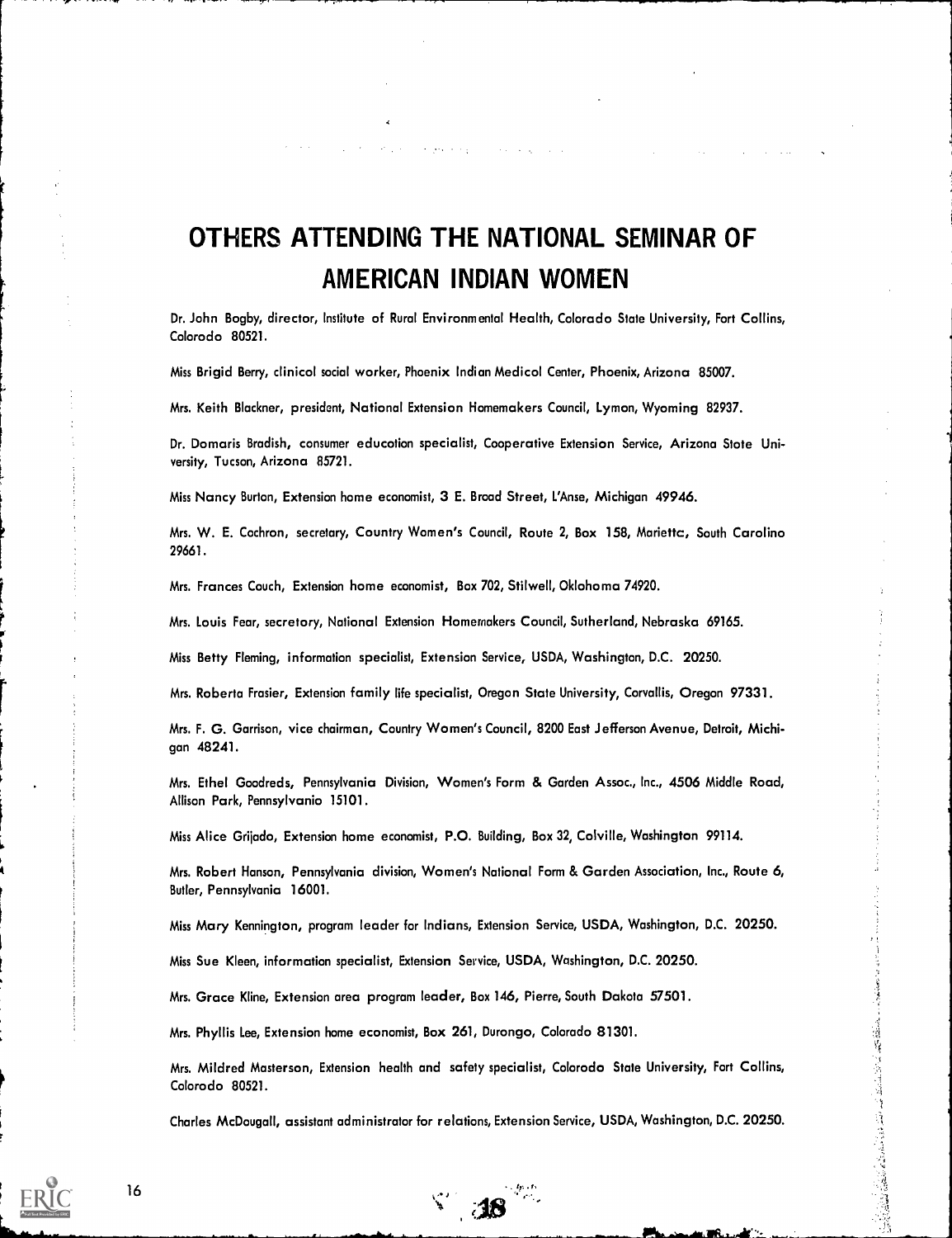Mrs. Mary Moore, New Mexico Extension Homemakers Council, Box 430, Raton, New Mexico 87740.

Mrs. J. J. Moxley, chairman, cultural arts, National Extension Homemakers Council, Council Grove, Kansas 66846.

Mrs. Helen Peterson, assistant to the Commissioner, Bureau of Indian Affairs, 1951 Constitution Avenue, N.W., Washington, D.C. 20242.

Mrs. Alonzo Petteys, member, Colorado Extension Homemakers Council, P.O. Box 1272, Sterling, Colorado 80751. (Deceased: August 27, 1970.)

Lloyd Pickett, Extension supervisor for Indian programs, Montana State University, Bozeman, Montana 59715.

Mrs. Jacque S. Pruett, Extension information specialist, Colorado State University, Fort Collins, Colorado 80521.

Tom Reid, special assistant to Commissioner, Bureau of Indian Affairs, 1951 Constitution Avenue, N.W., Washington, D.C. 20242.

Rep. Ben Reifel, Cannon House Office Building, Room 404, Washington, D.C. 20515.

Mrs. Gertrude Van Roekal, community development specialist, Jicarilla Agency, Dulce, New Mexico 87528.

Dr. Eldon P. Savage, chief, Chemical Epidemiology Section, Institute of Rural Environmental Health, Fort Collins, Colorado 80521.

Mrs. Zoe Slickman, assistant State leader, Cooperative Extension Service, Kansas State University, Manhattan, Kansas 66502.

Mrs. Haven Smith, chairman, American Farm Bureau Women, Chappell, Nebraska 69129.

Mrs. A. K. Stoutner, chairman, Country Women's Council, Keota, Iowa 52248.

Mrs. Eugene L. Survant, area vice president, Associated Country Women of the World, Trinchera, Colorado 81081.

Michael Taylor, consultant for Indian affairs, Colorado Department of Education, 200 E. Colfax Street, Denver, Colorado 80203.

Miss Ingrid Torovonen, Extension area agent, county building, Escanaba, Michigan 49829.

Alfred Triviz, associate director, Cooperative Extension Service, New Mexico State University, Las Cruces, New Mexico 88001.

Mrs. J. S. Van Wert, treasurer, Country Women's Council, Route 3, Box 112, Hampton, Iowa 50441.

Mrs. Jeanne Wasile, audio-visual specialist, Department of Labor, Washington, D.C. 20210.

Lowell Watts, director, Cooperative Extension Service, Colorado State University, Fort Collins, Colorado 80521.